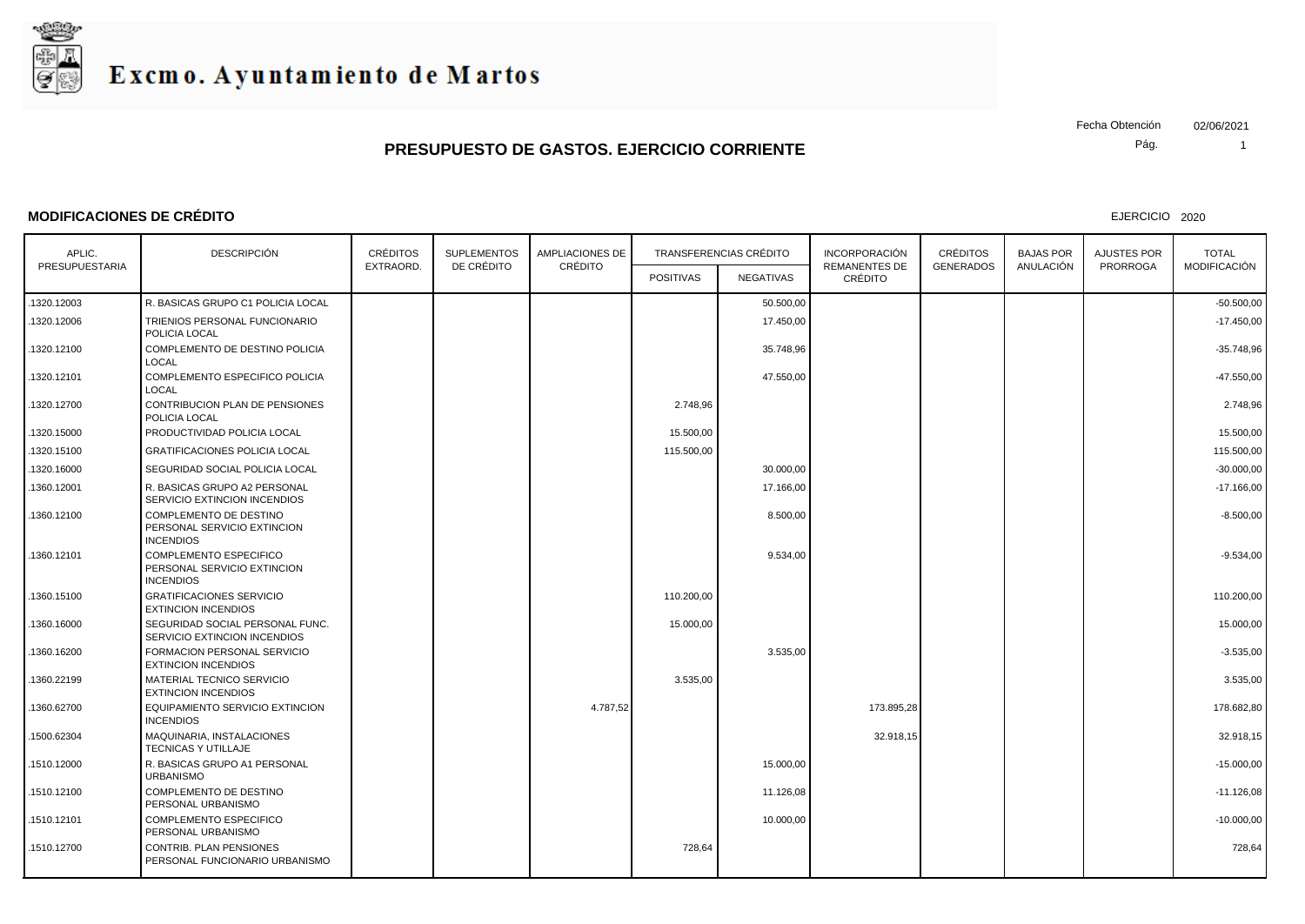

#### **MODIFICACIONES DE CRÉDITO**

EJERCICIO 2020

Pág. Fecha Obtención 02/06/2021

| APLIC.         | <b>DESCRIPCIÓN</b>                                                             | <b>CRÉDITOS</b><br><b>SUPLEMENTOS</b><br>DE CRÉDITO |  | <b>AMPLIACIONES DE</b> |                  | TRANSFERENCIAS CRÉDITO |                                 | <b>CRÉDITOS</b><br><b>GENERADOS</b> | <b>BAJAS POR</b><br>ANULACIÓN | AJUSTES POR<br><b>PRORROGA</b> | <b>TOTAL</b><br>MODIFICACIÓN |
|----------------|--------------------------------------------------------------------------------|-----------------------------------------------------|--|------------------------|------------------|------------------------|---------------------------------|-------------------------------------|-------------------------------|--------------------------------|------------------------------|
| PRESUPUESTARIA |                                                                                | EXTRAORD.                                           |  | CRÉDITO                | <b>POSITIVAS</b> | NEGATIVAS              | <b>REMANENTES DE</b><br>CRÉDITO |                                     |                               |                                |                              |
| .1510.13700    | CONTRIB. PLAN PENSIONES<br>PERSONAL LABORAL URBANISMO                          |                                                     |  |                        | 397,44           |                        |                                 |                                     |                               |                                | 397,44                       |
| 1510.16000     | SEGURIDAD SOCIAL PERSONAL<br><b>URBANISMO</b>                                  |                                                     |  |                        |                  | 39.000,00              |                                 |                                     |                               |                                | $-39.000,00$                 |
| 1510.21207     | <b>CONSERVACION RESTO</b><br><b>DEPENDENCIAS</b>                               |                                                     |  |                        |                  |                        | 29.011,70                       |                                     |                               |                                | 29.011,70                    |
| .1510.60000    | ADQUISICION DE TERRENOS                                                        |                                                     |  |                        |                  |                        | 41.041,41                       |                                     |                               |                                | 41.041,41                    |
| 1510.64000     | PLAN ESPECIAL PROTECCION Y<br>REFORMA INTERIOR MARTOS                          |                                                     |  |                        |                  |                        | 80.000,00                       |                                     |                               |                                | 80.000,00                    |
| .1510.68204    | ADQ. EDIFICIOS Y OTRAS<br><b>CONSTRUCCIONES</b>                                |                                                     |  |                        |                  |                        | 20.295,13                       |                                     |                               |                                | 20.295,13                    |
| 1522.22699     | EJECUCION SUBSIDIARIA DE OBRAS                                                 |                                                     |  |                        |                  |                        | 1.194,05                        |                                     |                               |                                | 1.194,05                     |
| 1532.21001     | CONSERVACION VIAS PUBLICAS                                                     |                                                     |  |                        | 20.000,00        |                        | 11.137,02                       |                                     |                               |                                | 31.137,02                    |
| 1532.60900     | ADQ.MOBILIARIO URBANO                                                          |                                                     |  |                        |                  |                        | 17.017,96                       |                                     |                               |                                | 17.017,96                    |
| 1532.60901     | ADQUISICION SEÑALES DE TRAFICO                                                 |                                                     |  |                        |                  |                        | 2.920,15                        |                                     |                               |                                | 2.920,15                     |
| 1532.61906     | PLAN MUNICIPAL DE ASFALTADO                                                    |                                                     |  |                        |                  |                        | 25.531,10                       |                                     |                               |                                | 25.531,10                    |
| 1532.61909     | <b>RED VIARIA Y OTROS</b>                                                      |                                                     |  |                        |                  |                        | 131.202,33                      |                                     |                               |                                | 131.202,33                   |
| .1532.61913    | ADECUACION CALLE LA VIA                                                        |                                                     |  |                        |                  |                        | 18.450,00                       |                                     |                               |                                | 18.450,00                    |
| .1600.61901    | ADECUACION SANEAMIENTO                                                         |                                                     |  |                        |                  |                        | 57.145,70                       |                                     |                               |                                | 57.145,70                    |
| 1621.22700     | CONTRATO RECOGIDA DE RESIDUOS<br><b>URBANOS (CESPA)</b>                        |                                                     |  |                        |                  |                        |                                 | 60.595,46                           |                               |                                | 60.595,46                    |
| 1630.22700     | CONTRATO LIMPIEZA VIARIA (CESPA)                                               |                                                     |  |                        |                  |                        |                                 | 222.858,15                          |                               |                                | 222.858,15                   |
| 1640.62200     | OBRAS CEMENTERIO Y NICHOS EN<br>ANEJOS                                         |                                                     |  |                        |                  |                        | 2.750,97                        |                                     |                               |                                | 2.750,97                     |
| .1650.21302    | CONSERVACION ALUMBRADO<br><b>PUBLICO</b>                                       |                                                     |  |                        | 10.000,00        |                        |                                 |                                     |                               |                                | 10.000,00                    |
| .1650.61910    | DOTACION ALUMBRADO CIUDAD                                                      |                                                     |  |                        |                  |                        | 20.889,49                       |                                     |                               |                                | 20.889,49                    |
| 1650.61912     | PLAN OPTIMIZACION ENERGETICA                                                   |                                                     |  |                        |                  |                        | 113.466,66                      |                                     |                               |                                | 113.466,66                   |
| .1710.21000    | PLANTAS PARQUES Y JARDINES                                                     |                                                     |  |                        | 5.000,00         |                        |                                 |                                     |                               |                                | 5.000,00                     |
| 1710.60902     | CONSTRUCCION PARQUE CANINO                                                     |                                                     |  |                        |                  |                        | 30.000,00                       |                                     |                               |                                | 30.000,00                    |
| .1710.61903    | ADECUACION Y MEJORA PARQUES<br><b>INFANTILES Y ZONAS VERDES</b>                |                                                     |  |                        |                  |                        | 0,01                            | 7.400,00                            |                               |                                | 7.400,01                     |
| .2310.12700    | <b>CONTRIB. PLAN PENSIONES</b><br>PERSONAL FUNCION. BIENESTAR<br><b>SOCIAL</b> |                                                     |  |                        | 397,44           |                        |                                 |                                     |                               |                                | 397,44                       |
|                |                                                                                |                                                     |  |                        |                  |                        |                                 |                                     |                               |                                |                              |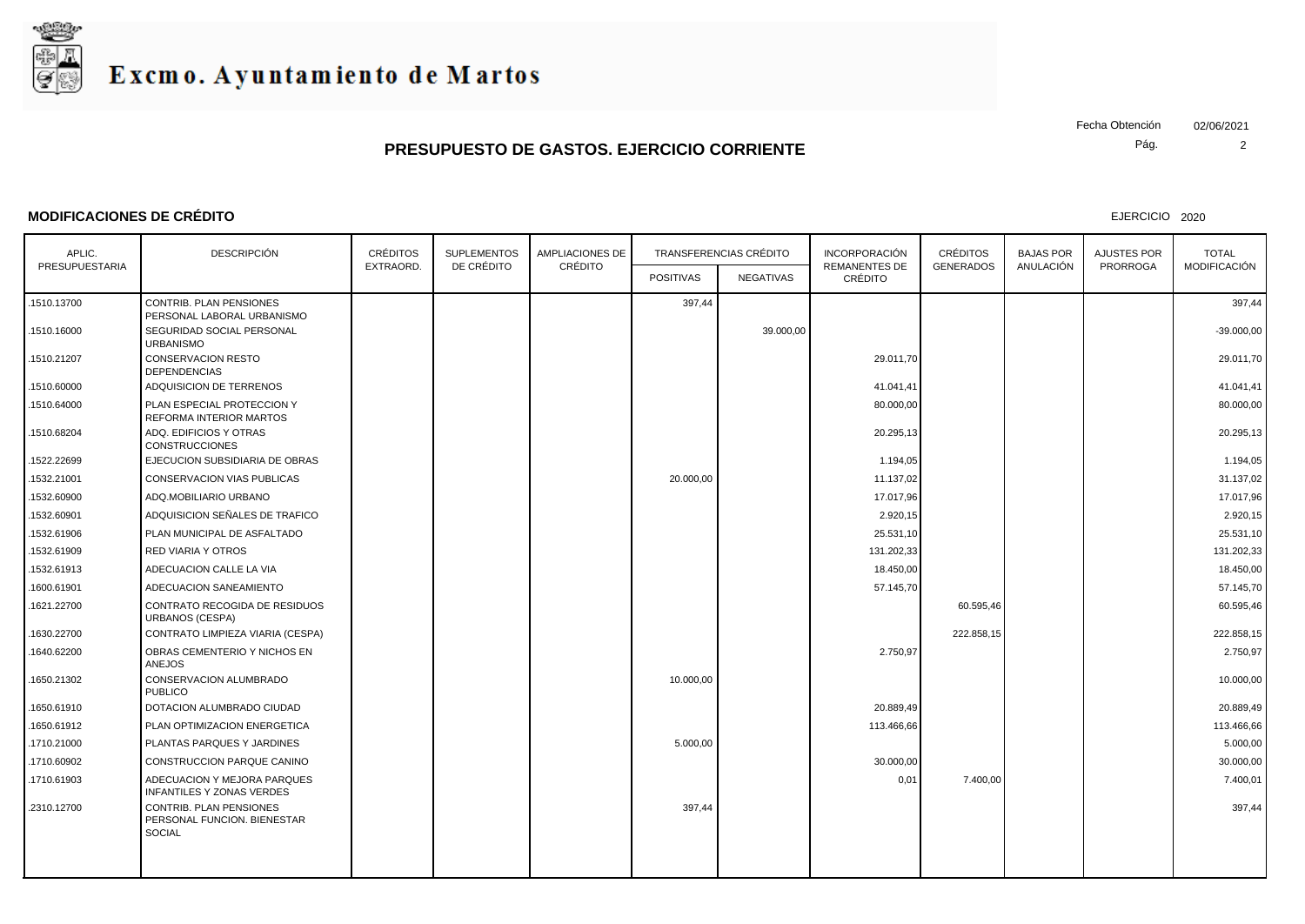

### **MODIFICACIONES DE CRÉDITO**

EJERCICIO 2020

Pág. Fecha Obtención 02/06/2021

| APLIC.         | <b>DESCRIPCIÓN</b>                                                        | <b>CRÉDITOS</b><br>EXTRAORD. | <b>SUPLEMENTOS</b><br>DE CRÉDITO | <b>AMPLIACIONES DE</b><br>CRÉDITO | <b>TRANSFERENCIAS CRÉDITO</b> |           | <b>INCORPORACIÓN</b>            | <b>CRÉDITOS</b>  | <b>BAJAS POR</b> | <b>AJUSTES POR</b> | <b>TOTAL</b> |
|----------------|---------------------------------------------------------------------------|------------------------------|----------------------------------|-----------------------------------|-------------------------------|-----------|---------------------------------|------------------|------------------|--------------------|--------------|
| PRESUPUESTARIA |                                                                           |                              |                                  |                                   | <b>POSITIVAS</b>              | NEGATIVAS | <b>REMANENTES DE</b><br>CRÉDITO | <b>GENERADOS</b> | ANULACIÓN        | <b>PRORROGA</b>    | MODIFICACIÓN |
| .2310.13700    | <b>CONTRIB. PLAN PENSIONES</b><br>PERSONAL LABORAL FIJO BIENESTAR<br>SOC. |                              |                                  |                                   | 1.192,32                      |           |                                 |                  |                  |                    | 1.192,32     |
| .2310.62204    | CONSTRUCCION CENTRO MAYORES                                               |                              |                                  |                                   |                               |           | 120.678,24                      |                  |                  |                    | 120.678,24   |
| .2310.62501    | EQUIPAMIENTO SERVICIOS SOCIALES                                           |                              |                                  |                                   |                               |           | 3.000,00                        |                  |                  |                    | 3.000,00     |
| .2311.22699    | DELEGACION DE IGUALDAD                                                    |                              |                                  |                                   |                               |           | 1.500,00                        |                  |                  |                    | 1.500,00     |
| .2312.14300    | PERSONAL CONTRATADO<br><b>EMERGENCIA SOCIAL A TRAVES</b><br><b>EMPLEO</b> |                              |                                  |                                   |                               |           |                                 | 58.613,32        |                  |                    | 58.613,32    |
| .2312.48000    | AYUDAS ECONOMICAS FAMILIARES                                              |                              |                                  |                                   |                               |           | 21.544,00                       | 14.796,00        |                  |                    | 36.340,00    |
| .2312.48001    | PRESTACIONES COMPLEMENTARIAS:<br><b>EMERGENCIAS SOCIALES</b>              |                              |                                  |                                   |                               |           |                                 | 25.000,00        |                  |                    | 25.000,00    |
| .2410.14301    | PERSONAL CONTRATADO TECNICO<br>INSERCION PROG. EMPLEO 30 Y 45             |                              |                                  |                                   |                               |           | 6.982,26                        |                  |                  |                    | 6.982,26     |
| .2410.14302    | PERSONAL CONTRATADO PROGRAMA<br><b>EMPLEO JOVEN</b>                       |                              |                                  |                                   |                               |           | 9.656,21                        | 145.850,00       |                  |                    | 155.506,21   |
| .2410.14303    | PERSONAL CONTRATADO PROGRAMA<br>EMPLEO 30                                 |                              |                                  |                                   |                               |           | 6.773,11                        | 79.200,00        |                  |                    | 85.973,11    |
| .2410.14304    | PERSONAL CONTRATADO PROGRAMA<br>EMPLEO 45                                 |                              |                                  |                                   |                               |           | 2.559,85                        | 198.600,00       |                  |                    | 201.159,85   |
| .2410.16001    | SEG. SOCIAL PER. TECNICO<br><b>INSERCION PROGRAMAS EMPLEO 30 Y</b><br>45  |                              |                                  |                                   |                               |           | 2.656,10                        |                  |                  |                    | 2.656,10     |
| .2410.16002    | SEGURIDAD SOCIAL PERSONAL<br>PROGRAMA EMPLEO JOVEN                        |                              |                                  |                                   |                               |           | 9.584,63                        | 47.910,00        |                  |                    | 57.494,63    |
| .2410.16003    | SEGURIDAD SOCIAL PERSONAL<br>PROGRAMA EMPLEO 30                           |                              |                                  |                                   |                               |           | 2.170,41                        | 26.150,00        |                  |                    | 28.320.41    |
| .2410.16004    | SEGURIDAD SOCIAL PERSONAL<br>PROGRAMA EMPLEO 45                           |                              |                                  |                                   |                               |           | 4.352,89                        | 69.280,00        |                  |                    | 73.632,89    |
| .2412.14300    | PERSONAL CONTRATADO EMPLEATE<br>PROGRESA MARTOS 2020                      |                              |                                  |                                   |                               |           | 21.145,59                       |                  |                  |                    | 21.145,59    |
| .2412.14301    | <b>BECAS ALUMNOS EMPLEATE</b><br>PROGRESA MARTOS 2020                     |                              |                                  |                                   |                               |           | 123,28                          |                  |                  |                    | 123,28       |
| .2412.16000    | SEGURIDAD SOCIAL PERSONAL<br>EMPLEATE PROGRESA MARTOS 2020                |                              |                                  |                                   |                               |           | 8.252,50                        |                  |                  |                    | 8.252,50     |
| .2412.22699    | <b>GASTOS CORRIENTES DIVERSOS</b><br><b>EMPLEATE PROGRESA MARTOS 2020</b> |                              |                                  |                                   |                               |           | 5.608,05                        |                  |                  |                    | 5.608,05     |
| .2413.14300    | PERSONAL CONTRATADO EXP.<br><b>PROFESIONALES EMPLEO</b>                   |                              |                                  |                                   |                               |           | 29.346,34                       |                  |                  |                    | 29.346,34    |
| .2413.14301    | <b>BECAS PARTICIPANTES EXP.</b><br>PROFESIONALES EMPLEO                   |                              |                                  |                                   |                               |           | 69.671,04                       |                  |                  |                    | 69.671,04    |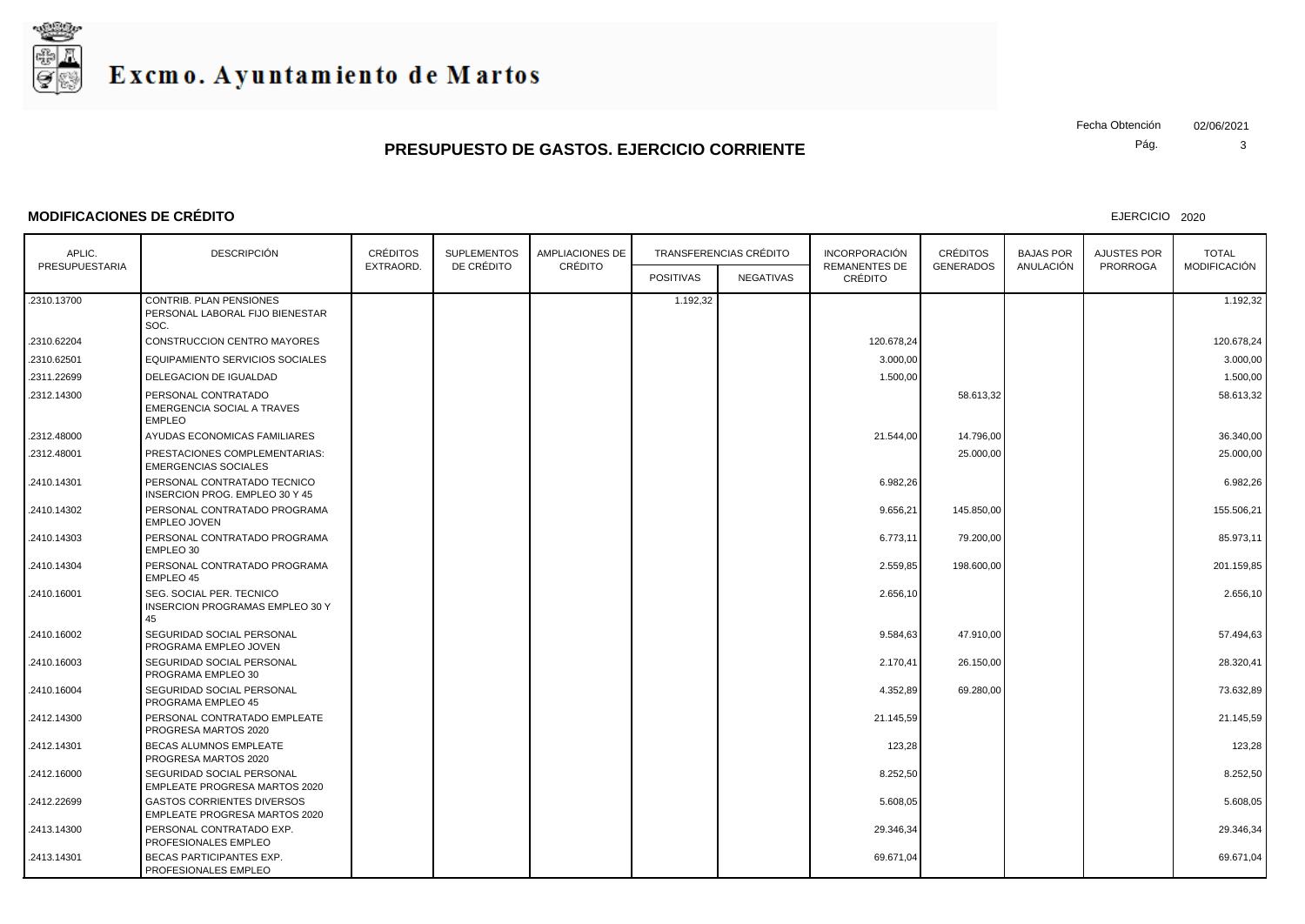

#### **MODIFICACIONES DE CRÉDITO**

EJERCICIO 2020

Pág. Fecha Obtención 02/06/2021

| APLIC.         | <b>DESCRIPCIÓN</b>                                                            | <b>CRÉDITOS</b><br><b>SUPLEMENTOS</b> |            | <b>AMPLIACIONES DE</b> |                  | <b>TRANSFERENCIAS CRÉDITO</b> |                                 | <b>CRÉDITOS</b>  | <b>BAJAS POR</b> | <b>AJUSTES POR</b> | <b>TOTAL</b> |
|----------------|-------------------------------------------------------------------------------|---------------------------------------|------------|------------------------|------------------|-------------------------------|---------------------------------|------------------|------------------|--------------------|--------------|
| PRESUPUESTARIA |                                                                               | EXTRAORD.                             | DE CRÉDITO | CRÉDITO                | <b>POSITIVAS</b> | NEGATIVAS                     | <b>REMANENTES DE</b><br>CRÉDITO | <b>GENERADOS</b> | ANULACIÓN        | <b>PRORROGA</b>    | MODIFICACIÓN |
| .2413.16000    | SEGURIDAD SOCIAL PERSONAL EXP.<br>PROFESIONALES EMPLEO                        |                                       |            |                        |                  |                               | 9.686,74                        |                  |                  |                    | 9.686,74     |
| .2413.16001    | SEGURIDAD SOCIAL PARTICIPANTES<br>EXP. PROFESIONALES EMPLEO                   |                                       |            |                        |                  |                               | 7.466,30                        |                  |                  |                    | 7.466,30     |
| .2413.22699    | <b>GASTOS CORRIENTES EXP.</b><br>PROFESIONALES EMPLEO                         |                                       |            |                        |                  |                               | 14.355,82                       |                  |                  |                    | 14.355,82    |
| .3110.22699    | DELEGACION DE SALUD                                                           |                                       |            |                        | 17.000,00        |                               |                                 |                  |                  |                    | 17.000,00    |
| .3230.13000    | RETRIBUCIONES BASICAS PERSONAL<br>LABORAL FIJO SERV. EDUCATIVOS               |                                       |            |                        |                  | 794,88                        |                                 |                  |                  |                    | $-794,88$    |
| .3230.13700    | <b>CONTRIB. PLAN PENSIONES</b><br>PERSONAL LABORAL SERV.<br><b>EDUCATIVOS</b> |                                       |            |                        | 794,88           |                               |                                 |                  |                  |                    | 794,88       |
| .3230.16000    | SEGURIDAD SOCIAL PERSONAL SERV.<br><b>EDUCATIVOS</b>                          |                                       |            |                        |                  | 20.500,00                     |                                 |                  |                  |                    | $-20.500,00$ |
| .3230.21305    | MTO. APARATOS ELEVADORES<br><b>COLEGIOS PUBLICOS</b>                          |                                       |            |                        |                  |                               | 168,85                          |                  |                  |                    | 168,85       |
| 3230.48001     | SUBV. CONV. JUNTA A. MTO. CENTRO<br>ADUL. FEDERICO GARCIA LORCA               |                                       |            |                        |                  | 1.750,00                      |                                 |                  |                  |                    | $-1.750,00$  |
| .3260.46700    | APORTACION CENTRO ASOCIADO<br>UNED "ANDRES DE VANDELVIRA"                     |                                       |            |                        |                  | 6.500,00                      |                                 |                  |                  |                    | $-6.500,00$  |
| .3300.13000    | RETRIBUCIONES BASICAS PERSONAL<br>LABORAL FIJO SERV. CULTURALES               |                                       |            |                        |                  | 794,88                        |                                 |                  |                  |                    | $-794,88$    |
| .3300.13700    | <b>CONTRIB. PLAN PENSIONES</b><br>PERSONAL LABORAL SERV.<br><b>CULTURALES</b> |                                       |            |                        | 794,88           |                               |                                 |                  |                  |                    | 794,88       |
| .3300.21305    | MTO. APARATOS ELEVADORES<br>SERVICIOS CULTURALES                              |                                       |            |                        |                  |                               | 270,16                          |                  |                  |                    | 270,16       |
| .3300.22609    | DELEGACION DE CULTURA                                                         |                                       |            |                        |                  |                               |                                 | 9.520,00         |                  |                    | 9.520,00     |
| .3330.68200    | ADQUISICION CINE SAN MIGUEL                                                   |                                       |            |                        |                  |                               | 290.000,00                      |                  |                  |                    | 290.000,00   |
| .3360.60903    | ADECUACION USO TURISTICO<br>RESTOS BASILICA VISIGODA                          |                                       |            |                        |                  |                               | 0,01                            |                  |                  |                    | 0,01         |
| .3360.61902    | <b>RECUPER. ESPACIOS URBANOS</b><br>CIUDADANIA: CIUDAD AMABLE                 |                                       |            |                        |                  |                               | 234.563,00                      |                  |                  |                    | 234.563,00   |
| .3360.61907    | <b>REHABILITACION</b><br>TORRE-CAMPANARIO SANTA MARTA                         |                                       |            |                        |                  |                               | 70.631,72                       |                  |                  |                    | 70.631,72    |
| .3360.63200    | REHAB, ANTIGUA ESTACION DE<br><b>RENFE Y MUELLE CARGA</b>                     |                                       |            |                        |                  |                               | 2.669,94                        |                  |                  |                    | 2.669,94     |
| .3360.63201    | CONSOLIDACION Y MEJORA<br>FORTALEZA ALTA                                      |                                       |            |                        |                  |                               | 31.027,00                       |                  |                  |                    | 31.027,00    |
| .3370.48001    | SUBV. ASOC. VERTIGO CULTURAL<br>CELEB. XVI VERTIGO ESTIVAL                    |                                       |            |                        |                  | 5.250,00                      |                                 |                  |                  |                    | $-5.250,00$  |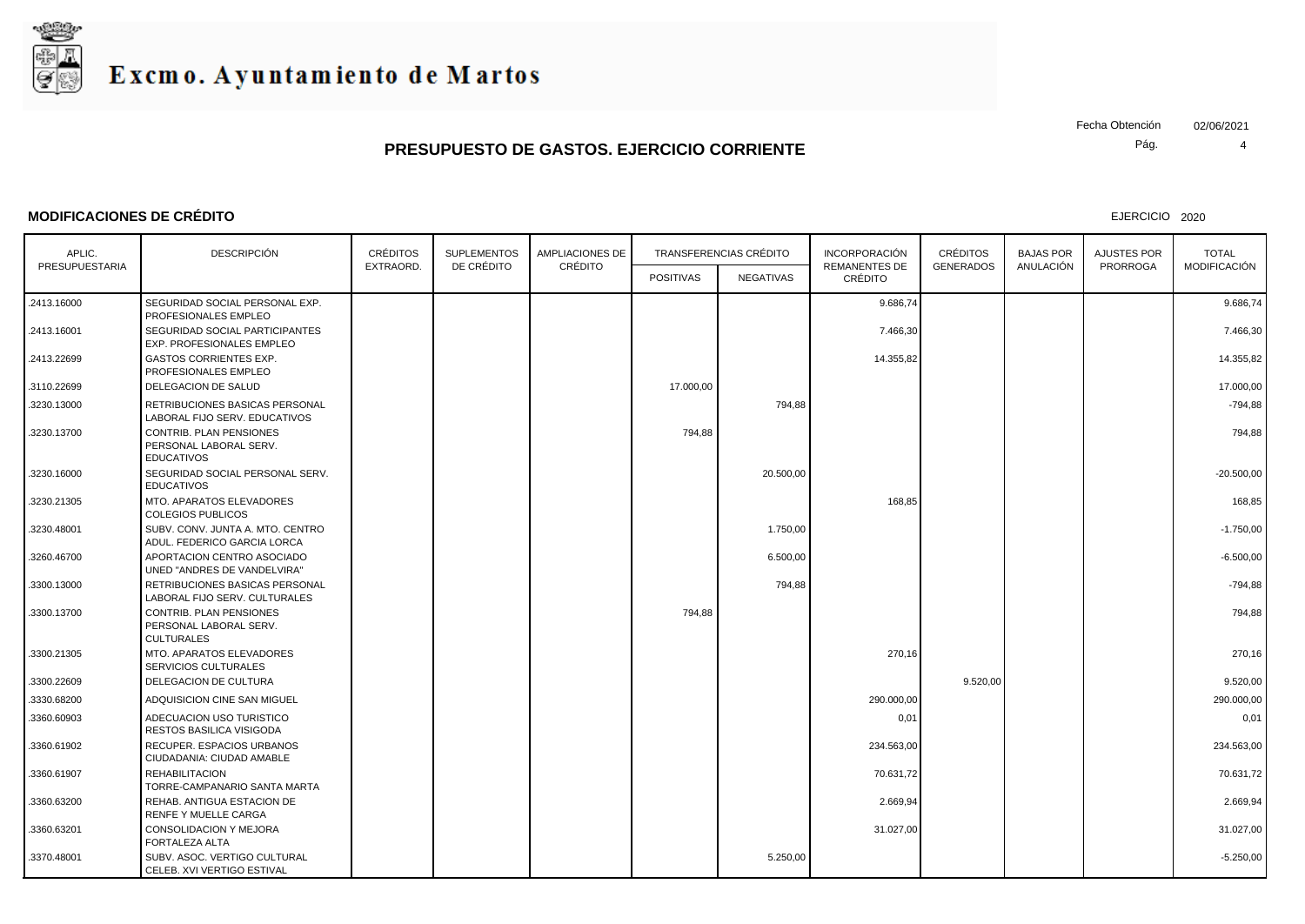

#### **MODIFICACIONES DE CRÉDITO**

EJERCICIO 2020

Pág. Fecha Obtención 02/06/2021

| APLIC.         | <b>DESCRIPCIÓN</b>                                                       | <b>CRÉDITOS</b> | <b>SUPLEMENTOS</b><br>DE CRÉDITO | <b>AMPLIACIONES DE</b> | <b>TRANSFERENCIAS CRÉDITO</b> |           | <b>INCORPORACIÓN</b>            | <b>CRÉDITOS</b>  | <b>BAJAS POR</b> | <b>AJUSTES POR</b> | <b>TOTAL</b>        |
|----------------|--------------------------------------------------------------------------|-----------------|----------------------------------|------------------------|-------------------------------|-----------|---------------------------------|------------------|------------------|--------------------|---------------------|
| PRESUPUESTARIA |                                                                          | EXTRAORD.       |                                  | CRÉDITO                | <b>POSITIVAS</b>              | NEGATIVAS | <b>REMANENTES DE</b><br>CRÉDITO | <b>GENERADOS</b> | ANULACIÓN        | <b>PRORROGA</b>    | <b>MODIFICACIÓN</b> |
| .3370.61002    | ADECUACION Y PUESTA AL USO ZONA<br>PARAJE SANTA BARBARA                  |                 |                                  |                        |                               |           | 20.999,99                       |                  |                  |                    | 20.999,99           |
| .3380.22699    | DELEGACION DE FESTEJOS                                                   |                 |                                  |                        |                               |           | 5.626,50                        |                  |                  |                    | 5.626,50            |
| .3380.22799    | ALUMBRADO FIESTAS                                                        |                 |                                  |                        |                               |           | 9.528,75                        |                  |                  |                    | 9.528,75            |
| .3380.61915    | ADECUACION EDIFICIO CASETA<br><b>MUNICIPAL</b>                           |                 |                                  |                        |                               |           | 51.000,01                       |                  |                  |                    | 51.000,01           |
| .3410.48001    | SUBV. CLUB TENIS MARTOS XXXVI<br>INTERNACIONES TENIS ITF FUTUR           |                 |                                  |                        |                               | 17.000,00 |                                 |                  |                  |                    | $-17.000,00$        |
| .3420.14300    | PERSONAL CONTRATADO PISCINA<br><b>CUBIERTA</b>                           |                 |                                  |                        |                               | 56.250,00 |                                 |                  |                  |                    | $-56.250,00$        |
| .3420.16000    | SEGURIDAD SOCIAL PERSONAL<br>PISCINA CUBIERTA                            |                 |                                  |                        |                               | 18.500,00 |                                 |                  |                  |                    | $-18.500,00$        |
| 3420.62201     | <b>CONSTRUCCION PABELLON MONTE</b><br>LOPE ALVAREZ                       |                 |                                  |                        |                               |           | 115.000,00                      |                  |                  |                    | 115.000,00          |
| .3420.62302    | INSTALACIONES DEPORTIVAS                                                 |                 |                                  |                        |                               |           | 322.741,63                      |                  |                  |                    | 322.741,63          |
| .4100.22699    | DELEGACION DE AGRICULTURA Y<br><b>OLIVAR</b>                             |                 |                                  |                        |                               |           | 150,17                          |                  |                  |                    | 150,17              |
| 4200.69200     | INFRAESTRUCTURAS POLIGONO<br><b>INDUSTRIAL</b>                           |                 |                                  |                        |                               |           | 11.100,42                       |                  |                  |                    | 11.100,42           |
| .4300.22699    | DELEGACION DE TURISMO                                                    |                 |                                  |                        |                               |           | 0,20                            |                  |                  |                    | 0,20                |
| 4313.22699     | DELEGACION DE COMERCIO                                                   |                 |                                  |                        | 20.000,00                     |           |                                 |                  |                  |                    | 20.000,00           |
| 4313.61001     | AMPLIACION Y MEJORA ZONA<br>DESTINADA A COMERCIO AMBULANTE               |                 |                                  |                        |                               |           | 1.118,75                        |                  |                  |                    | 1.118,75            |
| 4330.22699     | DELEGACION DE DESARROLLO<br>ECONOMICO Y FORMACION                        |                 |                                  |                        | 35.000,00                     |           |                                 |                  |                  |                    | 35.000,00           |
| 4330.48900     | SUBVENCION ASEM. CONVENIO<br><b>ACTIVIDADES Y MANTENIMIENTO</b>          |                 | 115.500,00                       |                        |                               |           |                                 |                  |                  |                    | 115.500,00          |
| 4411.47200     | CONTRATO EMPRESA TRANSPORTE<br>COLECTIVO URBANO VIAJEROS                 |                 |                                  |                        |                               | 34.500,00 |                                 |                  |                  |                    | $-34.500,00$        |
| 4590.21003     | CONSERVACION CAMINOS RURALES                                             |                 |                                  |                        | 8.000,00                      |           |                                 |                  |                  |                    | 8.000,00            |
| 4590.61000     | ARREGLO CAMINOS RURALES                                                  |                 |                                  |                        |                               |           | 148.062,43                      | 4.000,00         |                  |                    | 152.062,43          |
| 4590.61904     | PLAN PROVINCIAL COOPERACION                                              |                 |                                  |                        |                               |           | 819,74                          |                  |                  |                    | 819,74              |
| 4590.61905     | OBRAS P.F.E.A.                                                           |                 |                                  |                        |                               |           | 427.873,83                      |                  |                  |                    | 427.873,83          |
| 4590.61908     | MEJORA INFRAESTRUCTURA ANEJOS                                            |                 |                                  |                        |                               |           | 25.000,00                       |                  |                  |                    | 25.000,00           |
| 4910.14300     | PERSONAL CONTRATADO PROGRAMA<br>CENTROS RURALES ACCESO<br><b>PUBLICO</b> |                 |                                  |                        | 750,00                        |           | 16,72                           |                  |                  |                    | 766,72              |
|                |                                                                          |                 |                                  |                        |                               |           |                                 |                  |                  |                    |                     |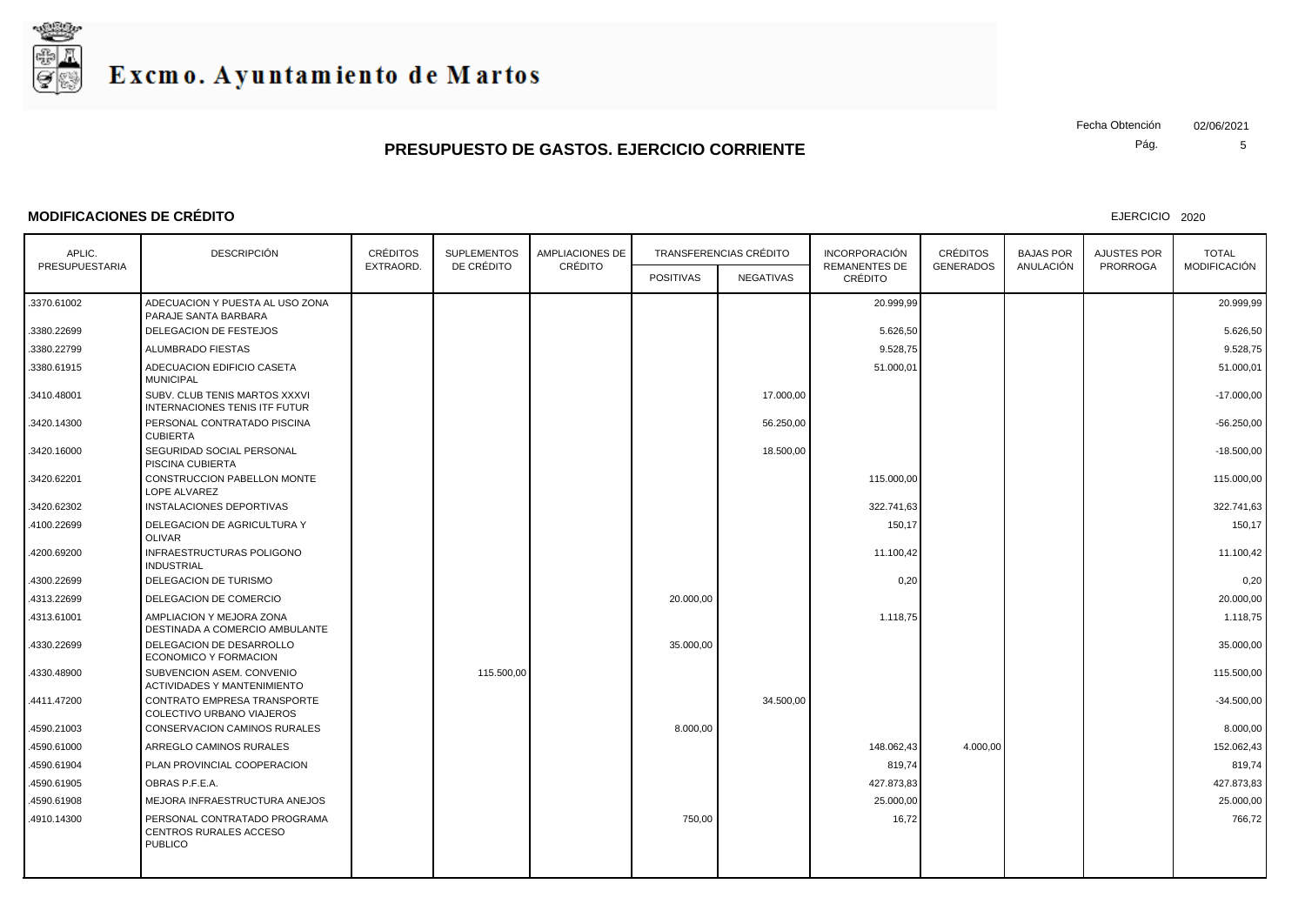

#### **MODIFICACIONES DE CRÉDITO**

EJERCICIO 2020

Pág. Fecha Obtención 02/06/2021

| APLIC.         | <b>DESCRIPCIÓN</b>                                                        | <b>CRÉDITOS</b> | <b>SUPLEMENTOS</b> | AMPLIACIONES DE | <b>TRANSFERENCIAS CRÉDITO</b> |           | <b>INCORPORACIÓN</b>            | <b>CRÉDITOS</b>  | <b>BAJAS POR</b> | AJUSTES POR     | <b>TOTAL</b>        |
|----------------|---------------------------------------------------------------------------|-----------------|--------------------|-----------------|-------------------------------|-----------|---------------------------------|------------------|------------------|-----------------|---------------------|
| PRESUPUESTARIA |                                                                           | EXTRAORD.       | DE CRÉDITO         | CRÉDITO         | <b>POSITIVAS</b>              | NEGATIVAS | <b>REMANENTES DE</b><br>CRÉDITO | <b>GENERADOS</b> | ANULACIÓN        | <b>PRORROGA</b> | <b>MODIFICACIÓN</b> |
| .4910.16000    | SEG. SOCIAL PERSONAL PROGRAMA<br>CENTROS RURALES ACCESO<br><b>PUBLICO</b> |                 |                    |                 |                               |           | 206,96                          |                  |                  |                 | 206,96              |
| .9200.12700    | CONTRIB. PLAN PENSIONES<br>PERSONAL FUNCIONARIO SERV.<br>GRAL.            |                 |                    |                 | 4.868,64                      |           |                                 |                  |                  |                 | 4.868,64            |
| .9200.13700    | CONTRIB. PLAN PENSIONES<br>PERSONAL LABORAL SERV. GRAL.                   |                 |                    |                 | 9.936,00                      |           |                                 |                  |                  |                 | 9.936,00            |
| .9200.14300    | PERSONAL CONTRATADO SERVICIOS<br>GENERALES                                |                 |                    |                 | 100.000,00                    |           |                                 |                  |                  |                 | 100.000,00          |
| .9200.16001    | SEGURIDAD SOCIAL PERSONAL<br><b>SERVICIOS GENERALES</b>                   |                 |                    |                 | 40.000,00                     |           |                                 |                  |                  |                 | 40.000,00           |
| .9200.16200    | FORMACION PERSONAL FUNCIONARIO<br>Y LABORAL                               |                 |                    |                 |                               |           | 0,07                            |                  |                  |                 | 0,07                |
| .9200.20400    | ARRENDAMIENTO VEHICULOS<br><b>SERVICIOS MUNICIPALES</b>                   |                 |                    |                 |                               |           |                                 |                  | 34.000,00        |                 | $-34.000,00$        |
| .9200.21600    | MANTENIMIENTO EQUIPAMIENTO<br>PROCESOS INFORMACION                        |                 |                    |                 |                               |           | 21.783,95                       |                  |                  |                 | 21.783,95           |
| .9200.22104    | <b>VESTUARIO PERSONAL LABORAL</b>                                         |                 |                    |                 |                               |           | 46,53                           |                  |                  |                 | 46,53               |
| .9200.22199    | <b>GASTOS CORRIENTES DIVERSOS</b><br>ESTRATEGIAS DESARROLLO URBANO        |                 |                    |                 |                               |           | 562.046,75                      |                  |                  |                 | 562.046,75          |
| .9200.22200    | SERVICIOS TELECOMUNICACIONES                                              |                 |                    |                 |                               |           | 23.544,60                       |                  |                  |                 | 23.544,60           |
| .9200.22400    | PRIMAS DE SEGUROS                                                         |                 |                    |                 |                               |           |                                 |                  | 10.000,00        |                 | $-10.000,00$        |
| .9200.22604    | <b>GASTOS SERVICIOS</b><br>JURIDICOS.NOTAR, Y REGIST.                     |                 |                    |                 |                               |           | 1.784,75                        |                  |                  |                 | 1.784,75            |
| .9200.22706    | <b>CONTRATOS PRESTACION SERVICIOS</b>                                     |                 |                    |                 |                               |           | 14.380,07                       |                  |                  |                 | 14.380,07           |
| .9200.62202    | CONSTRUCCION NAVE ALMACEN<br><b>MUNICIPAL</b>                             |                 |                    |                 |                               |           | 77.035,81                       |                  |                  |                 | 77.035,81           |
| .9200.62301    | <b>CLIMATIZACION EDIFICIOS</b><br><b>MUNICIPALES</b>                      |                 |                    |                 |                               |           | 5.385,18                        |                  |                  |                 | 5.385,18            |
| .9200.62303    | CENTROS TRANSFORMACION E<br><b>INSTALACIONES ELECTRICAS</b>               |                 |                    |                 |                               |           | 17.760,44                       |                  |                  |                 | 17.760,44           |
| .9200.62500    | MOBILIARIO Y ENSERES                                                      |                 |                    |                 |                               |           | 14.360,74                       |                  |                  |                 | 14.360,74           |
| .9200.62600    | <b>EQUIPO INFORMATICO</b>                                                 |                 |                    |                 |                               |           | 38.828,88                       |                  |                  |                 | 38.828,88           |
| .9200.62700    | <b>INVERSIONES ESTRATEGIAS</b><br>DESARROLLO URBANO SOSTENIBLE            |                 |                    |                 |                               |           | 2.900.842,94                    |                  |                  |                 | 2.900.842,94        |
| .9200.63200    | REHABILITACION EDIFICIOS<br><b>MUNICIPALES</b>                            |                 |                    |                 |                               |           | 264.245,03                      |                  |                  |                 | 264.245,03          |
| .9200.63204    | REHABILITACION EDIFICIO<br>AYUNTAMIENTO                                   |                 |                    |                 |                               |           | 8.712,80                        |                  |                  |                 | 8.712,80            |